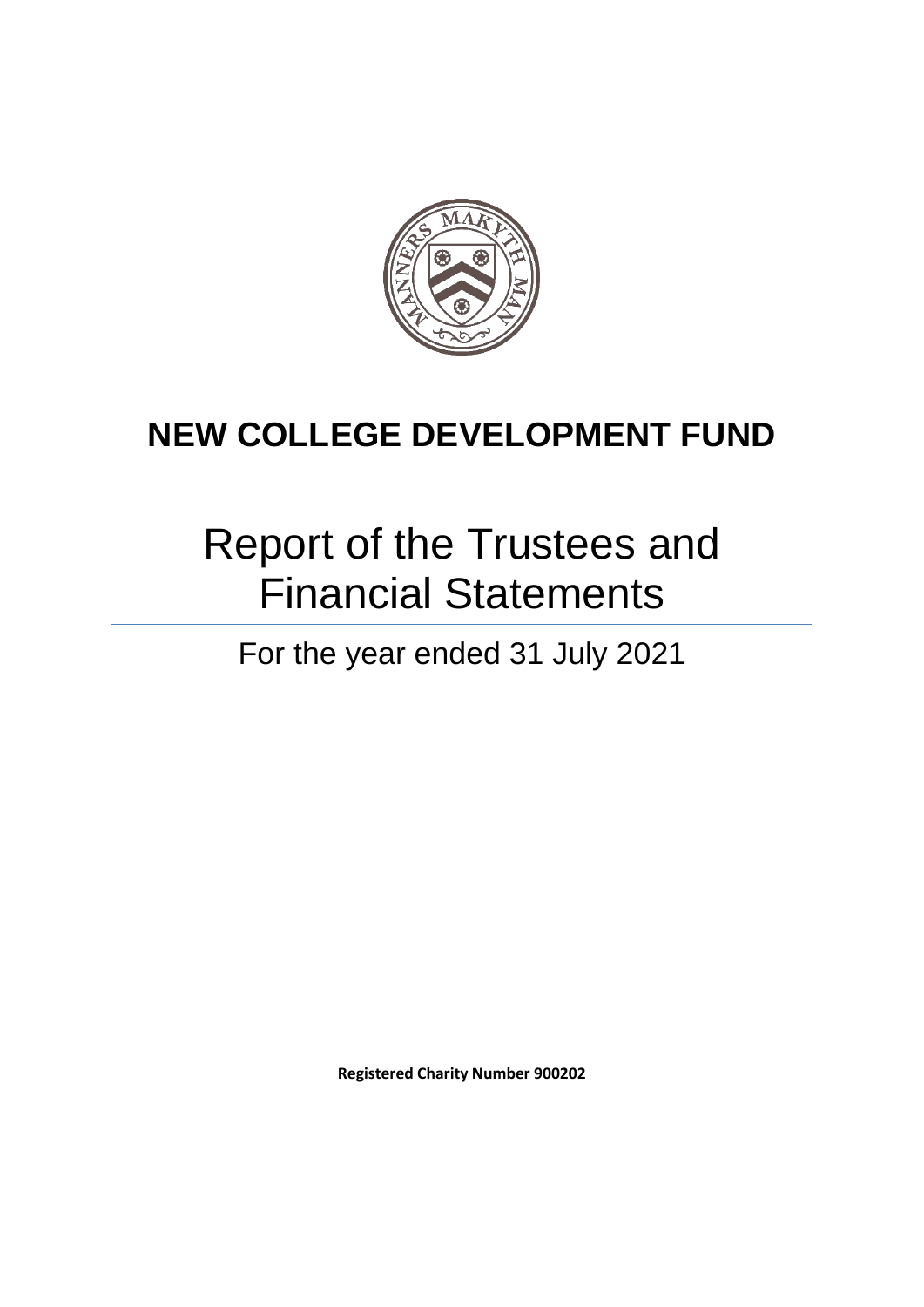#### **Annual Report of the Trustees for the Year Ended 31 July 2021**

The Trustees present their report together with the audited financial statements of the Charity for the year ended 31 July 2021. The financial statements have been prepared in accordance with the revised Statement of Recommended Practice issued in 2005 (SORP 2005) and comply with the Charity's trust deed. The report of the auditors is given on page 5 and the principal accounting policies adopted by the Charity are set out on page 6.

#### **Reference and Administrative Details of the Charity, its Trustees and Advisers**

**New College Development Fund** ("the Development Fund") was constituted by deed of trust on 12 September 1989 and is registered as a charity by the Charity Commission under the Charities Act 1993 (charity registration number 900202). On 31 July 1997, the administration of the Development Fund and of the 1979 New College Appeal and General Fund ("the 1979 Fund") was unified with the approval of the Charity Commission.

The contact details for the Charity are: Development Office, New College, Oxford OX1 3BN Telephone: 01865 279509; Email: oldmembers@new.ox.ac.uk

#### **Trustees:**

The Trustees serving were:

Delia Coggan Jane French New College

#### **Independent examiner / Auditor:**

Critchleys Audit LLP 23-38 Hythe Bridge Street Oxford OX1 2EP

#### **Banker:**

National Westminster Bank 43 Cornmarket Street Oxford OX1 3ES

#### **Legal Advisor:**

Stone King LLP Boundary House 91 Charterhouse Street London EC1M 6HR

#### **Structure, Governance and Management**

The Charity is incorporated as a Trust. The governance of the Charity is the responsibility of the Trustees. Under the terms of the Trust Deed, as amended by a resolution of the Trustees dated 13 June 2016, the Trustee body shall consist of New College and two individuals appointed by New College from time to time. Their term of service is for an initial five years, with the possibility of seeking election for a second five year term. The Trustees of the Charity receive no formal training, although new Trustees are provided with an induction pack containing information both about the charity and their duties as a charity trustee; some of them are trustees of several charities besides this.

The Trustees meet formally once a year to approve the Trustees Report and Financial Statements, but maintain regular contact throughout the year. The nature of the Charity's objects is such that the Trustees are required to be and always are fully-informed about the College's needs. No decisions about charitable expenditure are devolved to anyone or any body.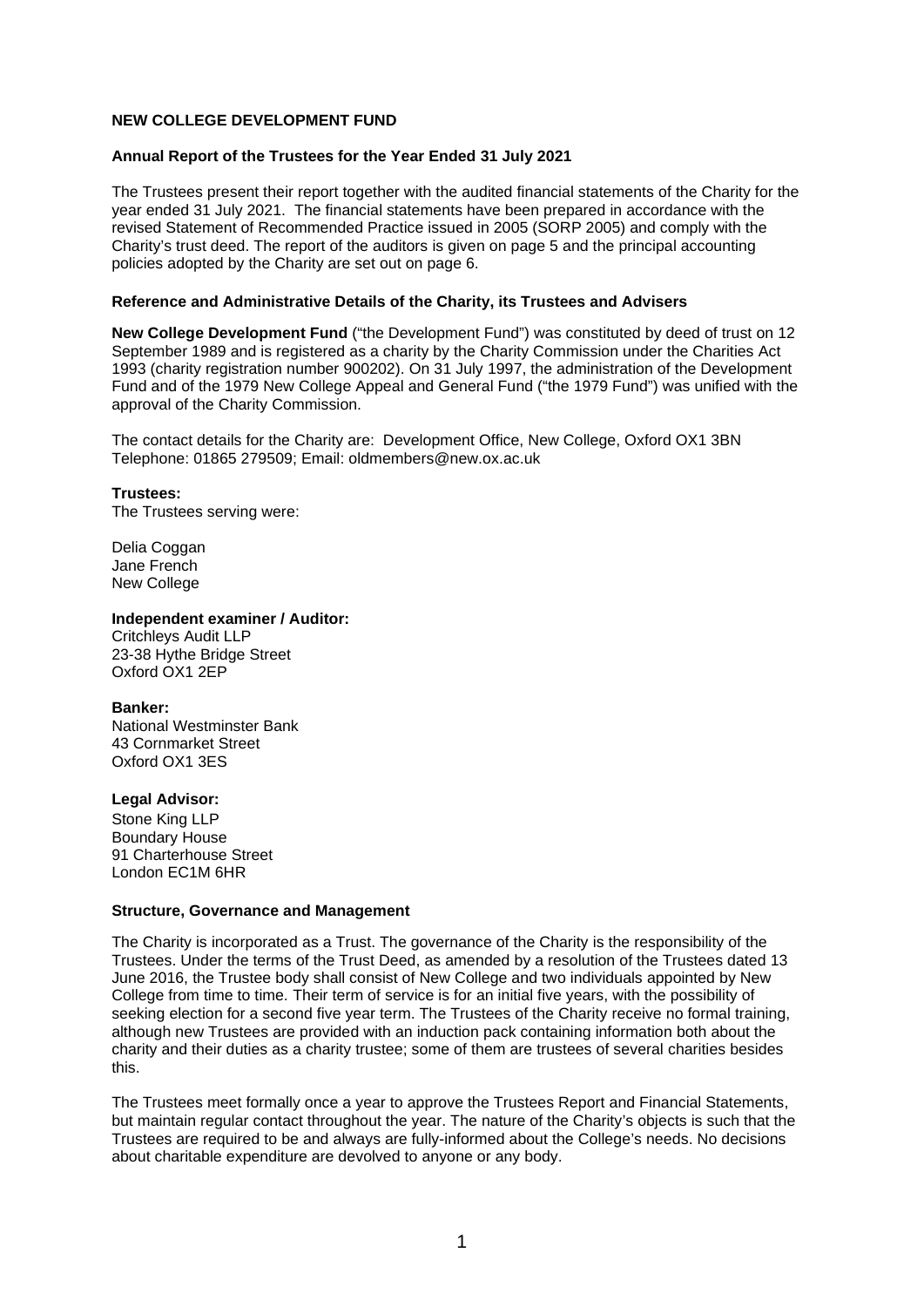# **The Trustees' responsibilities**

The Trustees prepare for each year financial statements which give a true and fair view of the state of affairs of the Charity and of the results for the year. In preparing the financial statements the Trustees have:

- selected suitable accounting policies and applied them consistently;
- made judgments and estimates that are reasonable and prudent;
- followed applicable accounting standards without material departures; and
- prepared the financial statements on the going-concern basis.

The Trustees are responsible for ensuring that appropriate systems of control, both financial and other, exist. They are responsible for keeping proper accounting records that accurately disclose the financial position of the Charity at all times, and enable the Trustees to ensure that the financial statements comply with accounting standards and requirements. The Trustees are responsible for safeguarding the assets of the Charity and therefore for taking all reasonable steps to prevent or detect fraud or other irregularities, and for assuring themselves that:

- the organisation is operating efficiently and effectively;
- its assets are safeguarded against unauthorised use or disposal;
- proper records are maintained;
- financial information used internally or for publication is reliable; and
- relevant laws and regulations are complied with.

The systems of internal control, including risk assessment and management, are designed to provide as much reassurance as possible against material misstatement or loss.

#### **Risk management**

The Trustees have approved a risk management policy to assess business risk and implement best practice in risk management, and have concluded that adequate systems are in place to manage these risks. When it is not possible to address risk issues internally, the Trustees take advice from experts external to the Development Fund. Investment risks are monitored by the Investment Sub-Committee; all other risks are monitored by the Board of Trustees.

Processes to manage risks include:

- identifying the risks in each activity and attributing responsibility
- prioritising risks according to their likelihood and impact
- determining acceptable levels of risk
- adopting appropriate measures to reduce risk to a minimum; and
- monitoring the management of risk.

The risk register is reviewed and approved annually by the Trustees. Since the transfer of assets to New College at 1 August 2016, the previous risk of a fall in investment values has been removed. The principal risks facing the Development Fund are:

| <b>Risk</b>                              | Measures                                                                                                                                       |
|------------------------------------------|------------------------------------------------------------------------------------------------------------------------------------------------|
| Information security; loss of donor data | Staff training both by College and University of<br>Oxford database team, New College firewall,<br>monitored by New College's IT Sub-Committee |
| Misallocation of donations and legacies  | Monitoring by Development Director and<br>Accountant; review by Board of Trustees                                                              |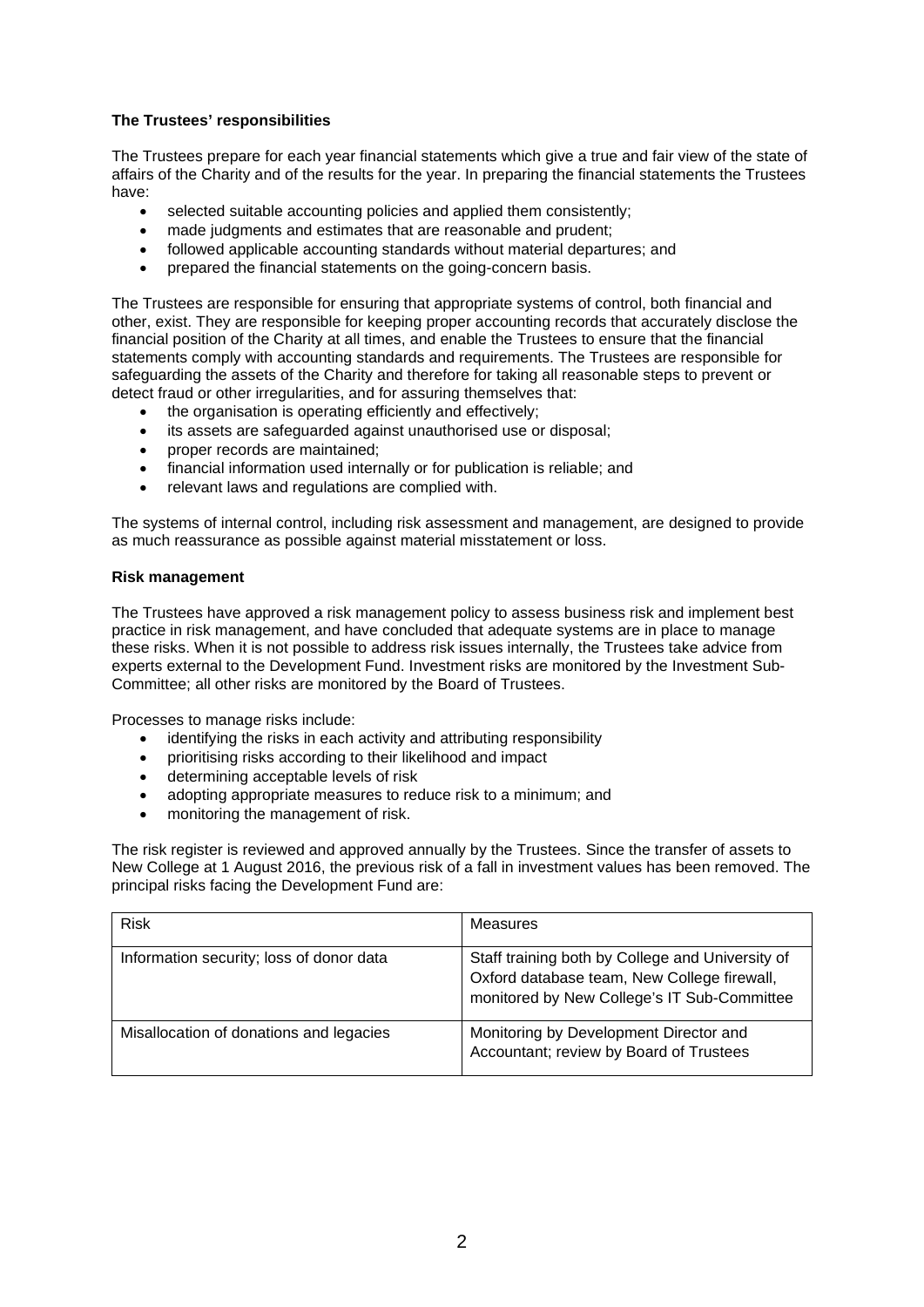#### **Objects and Activities**

The Development Fund exists in the first instance to support the activities of New College, Oxford, and beyond that to support such wider activities in the sphere of higher education and research as the Trustees may decide. The Development Fund is connected to, but independent of, the College and under all conditions has a majority of Trustees who are not employees of the College.

New College is an educational charity established in 1379 for the promotion of religion and learning, and with the intention that most of its graduates would enter the service of church and state. Today, its Objects are the advancement of education, learning and research, and the advancement of religion, in that the College is a choral college in accordance with the Founder's intentions and hence it sustains a Choir and a Choir School.

In support of these Objects, the Development Fund has three core aims:

- to provide support for undergraduate and graduate students, thereby ensuring that the College can attract the most able students irrespective of their financial means
- to provide funding for academic posts to advance teaching and research at the College
- to help maintain the historic fabric of the College and provide new facilities.

#### **Achievements and Performance**

In previous years, the Development Fund achieved these aims through a wide programme of fundraising activities. The responsibility for these activities now lies with New College and so the Development Fund now achieves its aims through accepting donations and legacies from Old Members and friends of the College.

#### **Public Benefit**

The Trustees believe that by putting £28,000 (2020: £45,030) into supporting students from financially disadvantaged backgrounds, the promotion of research and teaching and the preservation and enhancement of both tangible and intangible "heritage assets", the Charity provides a substantial public benefit. In the absence of such support, fewer students and academic posts would be funded, the long-term viability of New College's historic estate would be put at risk, and our educational and cultural richness would be reduced. The Trustees confirm that they have complied with the duty in section 17(5) of the Charities Act 2011 to have due regard to the guidance published by the Charity **Commission** 

#### **Financial Review**

The financial year saw net income of £167 (2020: £224). The charity has held no investment assets since the 1 August 2016 transfer of its net assets to New College; consequently, it no longer has any investment gains or losses to report (2020: £0).

Total funds of the Charity stand at £15,391 (2020: £15,224) as general reserves, as set out in Note 8; this represents £5,391 for the Development Fund and £5,000 for each of the other two charities.

#### Income

The Charity's income during the year was £28,167 (2020: £45,254), mostly arising from a £25,000 legacy.

#### **Expenditure**

Total expenditure in the year was £28,000 (2020: £45,030), being the donation to New College of three legacies received during the year.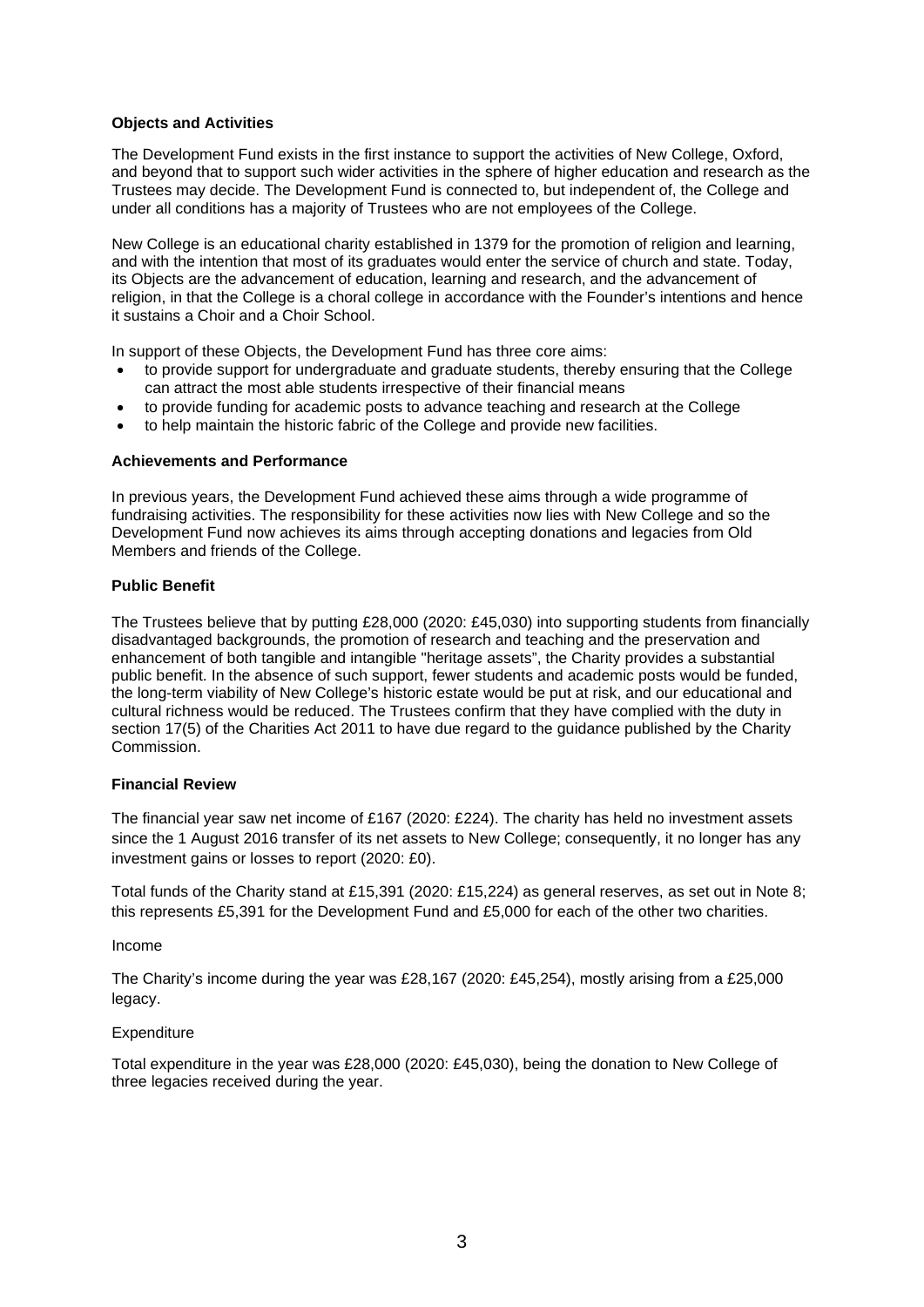#### **Investment Policy and Performance**

Following the transfer of assets to New College in the previous year, the Development Fund no longer holds any fixed asset investments. Any monies received are held on bank deposit, and interest, where applicable, is applied to them.

During the year the market value of the Charity's investments remained at £0.

#### **Reserves policy**

The Statement of Financial Activities and the Balance Sheet, together with Notes (pp 12-13 to the Accounts) show the various funds and reserves by type and also summarise for each of them the year's movement and the assets and liabilities attributable to them.

At the year-end, income funds freely available for the Charity's general purposes amounted to £15,391 (2020: £15,224). These reserves are held to support future administrative costs.

#### **Plans for the Future**

The Development Fund will continue to receive donations through standing orders and direct debits, and, where they are intended for the benefit of New College, transfer them periodically to New College. Other donations and legacies will continue to be received by the charity and applied according to any restrictions set by donors or, where no such restriction exists, as the trustees see fit.

Signed on behalf of the Trustees

**Trustee** 

Date: 25 April 2022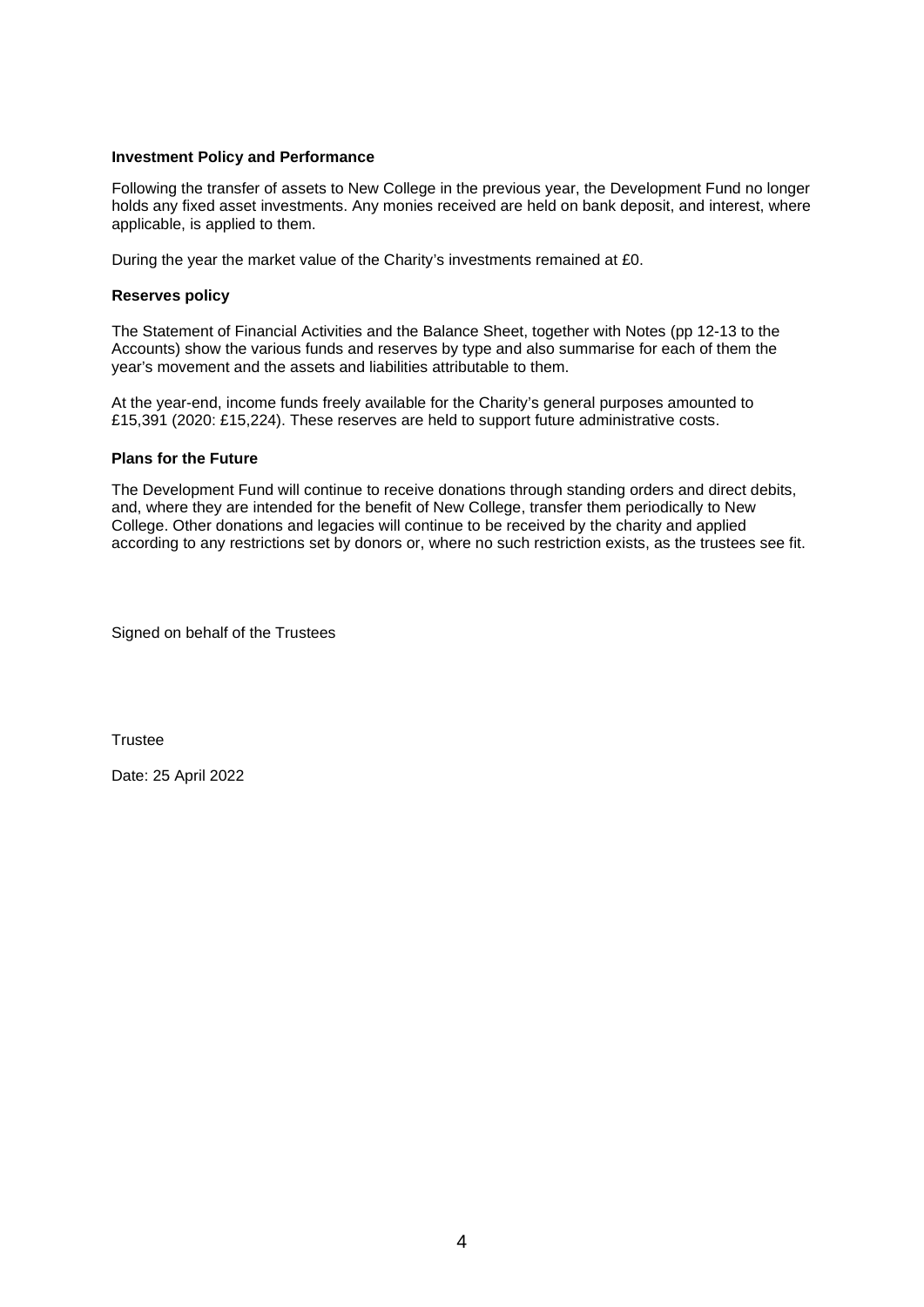#### **INDEPENDENT EXAMINER'S REPORT TO THE TRUSTEES OF NEW COLLEGE DEVELOPMENT FUND**

I report to the trustees on my examination of the accounts of New College Development Fund for the year ended 31st July 2021, which are set out on pages 9 to 13.

#### **Responsibilities and basis of report**

As the Charity's trustees you are responsible for the preparation of the accounts in accordance with the requirements of the Charities Act 2011('the Act').

I report in respect of my examination of the Trustees' accounts carried out under section 145 of the 2011 Act and in carrying out my examination I have followed all the applicable Directions given by the Charity Commissioner under section 145(5)(b) of the 2011 Act.

#### **Independent examiner's statement**

I have completed my examination. I confirm that no material matters have come to my attention in connection with the examination giving me cause to believe that in any material respect:

- (1) accounting records were not kept in respect of the Charity as required by section 130 of the Act; or
- (2) the accounts do not accord with those records; or
- (3) the accounts do not comply with the applicable requirements concerning the form and content of accounts set out in the Charities (Accounts and Reports) Regulations 2008 other than any requirement that the accounts give a 'true and fair view' which is not a matter considered as part of an independent examination.

I have no concerns and have come across no other matters in connection with the examination to which attention should be drawn in this report in order to enable a proper understanding of the accounts to be reached.

**Name of examiner:** Robert Kirtland **Name of firm:** Critchleys Audit LLP **Relevant professional body:** Institute of Chartered Accountants in England and Wales **Address:** Beaver House, 23-38 Hythe Bridge Street, Oxford, OX1 2EP

**Date:** 25/4/2022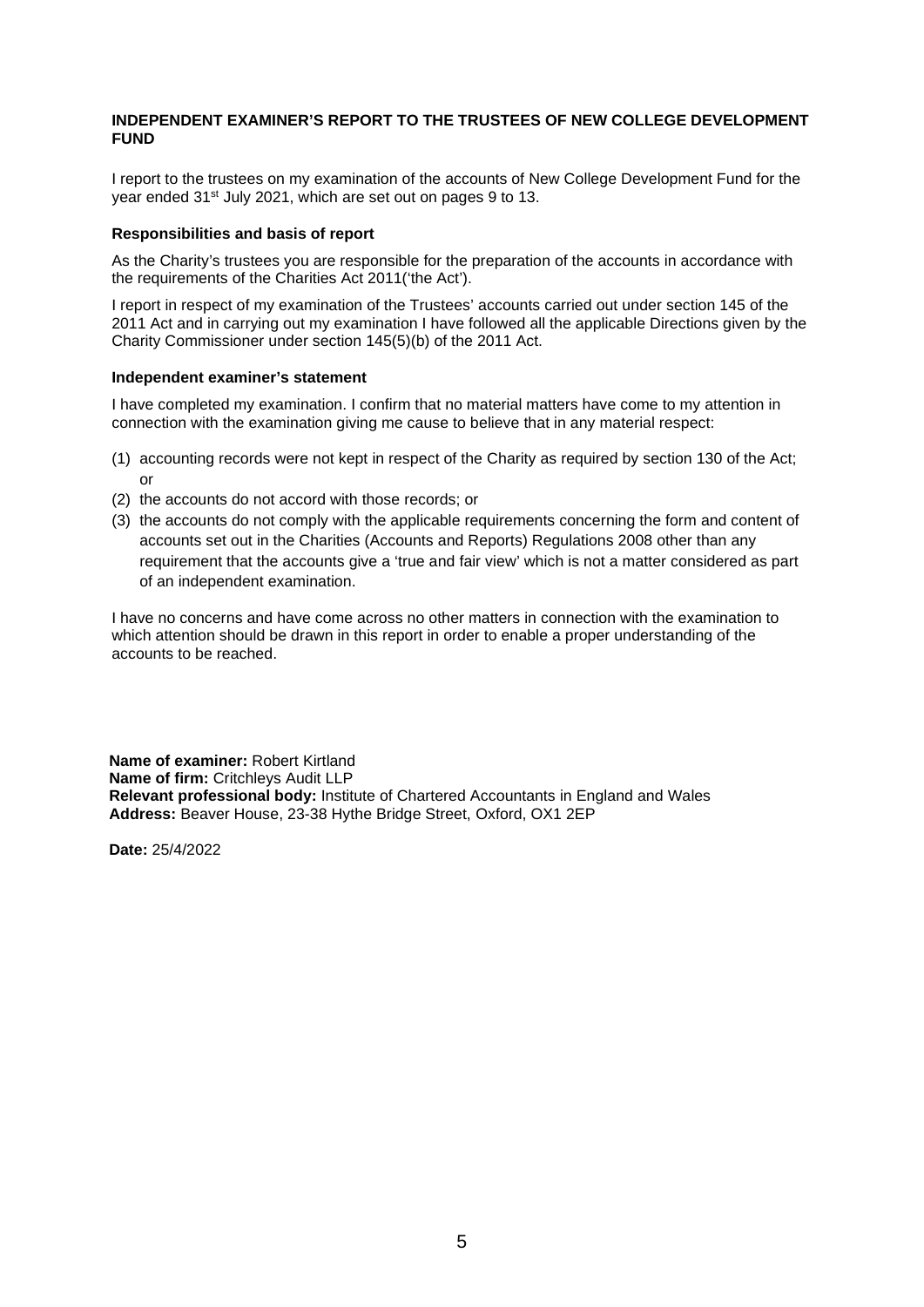#### **NEW COLLEGE DEVELOPMENT FUND STATEMENT OF ACCOUNTING POLICIES Year ended 31 July 2021**

#### **Scope of the Financial Statements**

The Financial Statements present the Statement of Financial Activities (SOFA), the Balance Sheet and the Cash-Flow Statement of Cash Flows of the Charity, as permitted by paragraph 397 of the Charities SORP 2005.

#### **Basis of accounting**

The Charity's Financial Statements have been prepared in accordance with United Kingdom Accounting Standards, in particular 'FRS 102: The Financial Reporting Standard applicable in the UK and Republic of Ireland' (FRS 102).

The Charity is a public benefit entity for the purposes of FRS 102 and a registered charity. The Charity has therefore also prepared its financial statements in accordance with 'The Statement of Recommended Practice applicable to charities preparing their financial statements in accordance with FRS 102' (The Charities SORP (FRS 102)).

The financial statements have been prepared on a going concern basis and on the historical cost basis, except for the measurement of investments and certain financial assets and liabilities at fair value with movements in value reported within the Statement of Financial Activities (SOFA). The Trustees have assessed whether the use of the going concern basis is appropriate and have considered possible events or conditions that might cast significant doubt on the ability of the Charity to continue as a going concern, including the impact of the COVID-19 emergency. Given that the Charity will only make awards from legacies it receives, Trustees are satisfied there are no circumstances to prevent the Charity's ongoing operation for at least another twelve months from the date of approval of these financial statements.

The principal accounting policies adopted are set out below and have been applied consistently throughout the year.

#### **Accounting judgements and estimation uncertainty**

In preparing financial statements it is necessary to make certain judgements, estimates and assumptions that affect the amounts recognised in the financial statements.

With respect to the next financial year, the most significant areas of uncertainty that affect the carrying value of assets held by the Charity are the level of investment return and the performance of investment markets.

#### **Income recognition**

All income is recognised once the Charity has entitlement to the income, the economic benefit is probable and the amount can be reliably measured.

Donations, legacies, and other forms of voluntary incoming resources are accounted for when received by the Charity. Grants given for specific projects are dealt with in accordance with the terms of the grant.

Investment income: Interest on bank balances is accounted for on an accrual basis with interest recognised in the period to which the interest relates. Income from fixed interest debt securities is recognised using the effective interest rate method. Dividend income and similar distributions are recognised on the date the share interest becomes ex-dividend or when the right to the dividend can be established.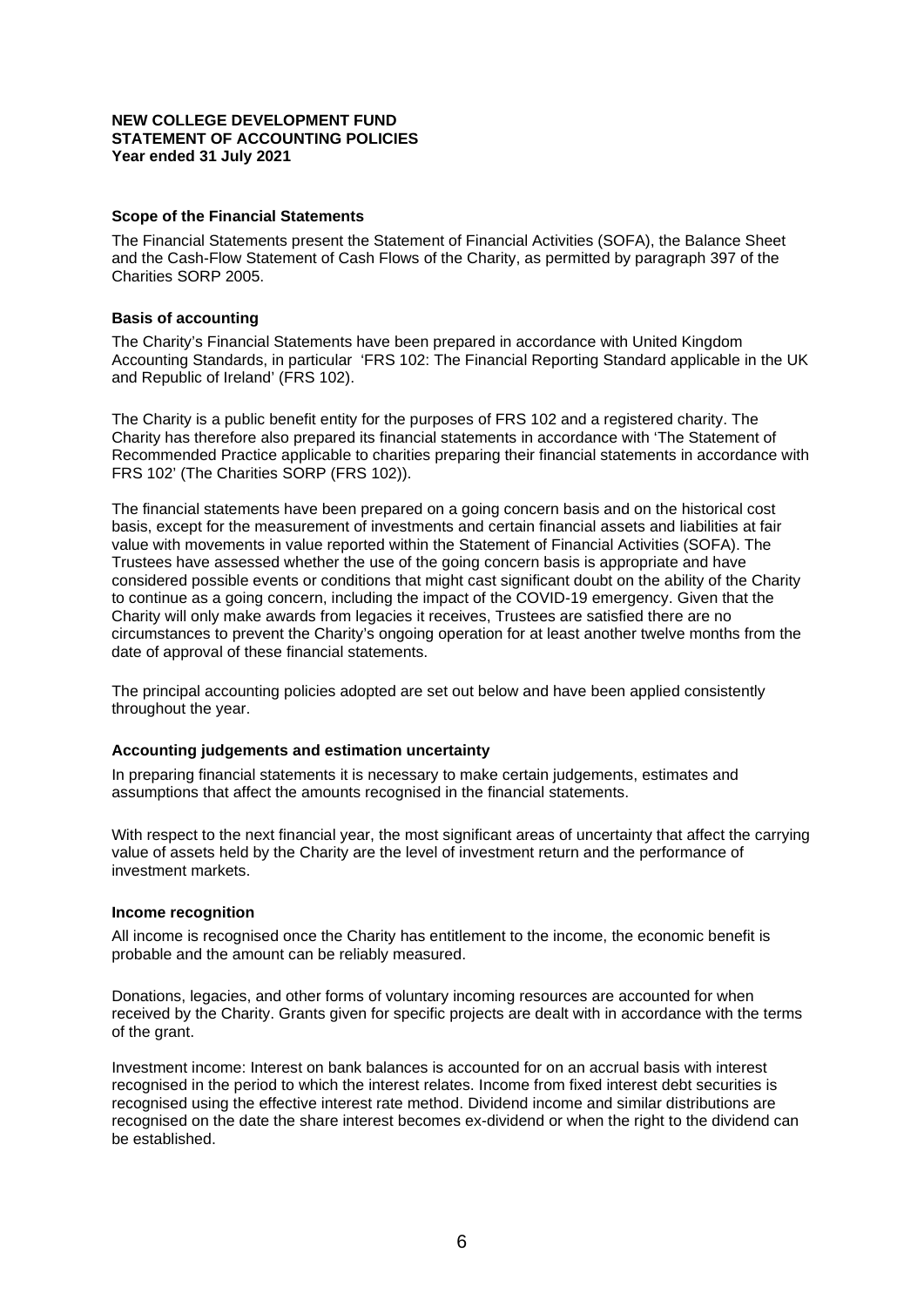Other income is accounted for on an accruals basis as far as it is prudent to do so. Income includes income tax recoverable thereon.

#### **Expenditure**

Expenditure is accounted for on an accruals basis. A liability and related expenditure is recognised when a legal or constructive obligation commits the Charity to expenditure that will probably require settlement, the amount of which can be reliably measured or estimated.

Grants awarded that are not performance-related are charged as an expense as soon a legal or constructive obligation for their payment arises. Grants subject to performance-related conditions are expensed as the specified conditions of the grant are met.

All expenditure including support costs and governance costs are allocated or apportioned to the applicable expenditure categories in the Statement of Financial Activities (the SOFA). These costs are all charged to the general fund.

Support costs, which include governance costs (costs of complying with constitutional and statutory requirements) and any other indirect costs, are apportioned to expenditure categories in the SOFA based on the estimated amount attributable to that activity in the year, either by reference to staff time or the use made of the underlying assets, as appropriate.

Investment management costs are allocated to specific funds in proportion to their relative size.

#### **Classification of funds**

Certain funds donated for the objects of the Charity are subject to specific trusts declared either by the donor or by the terms of a public appeal. Of such funds, those which have been given subject to the condition that the capital cannot be applied as income for the purposes for which the funds were given are classified as permanent endowment funds. The rest of such funds are classified as restricted income funds.

The other funds are classified as unrestricted income funds. Included within unrestricted funds are those designated for a particular purpose, but which are not subject to a legally binding restriction.

#### **Taxation**

As a registered charity, the Charity is generally exempt from income tax, but not from VAT. Irrecoverable VAT is included in the cost of those items to which it relates.

#### **Foreign currency**

Transactions and balances denominated in foreign currencies are translated into Sterling at the exchange rates prevailing at the accounting year end.

#### **Investments**

Listed investments are initially measured at their cost and subsequently measured at their fair value at each reporting date. Fair value is based on their quoted price at the balance sheet date without deduction of the estimated future selling costs.

Other unquoted investments are valued using primary valuation techniques such as earnings multiples, recent transactions and net assets where reliable estimates can be made – otherwise at cost less any impairment.

Changes in fair value and gains and losses arising on the disposal of investments are credited or charged to the income or expenditure section of the SOFA as 'gains or losses on investments' and are allocated to the funds holding or disposing of the relevant investment.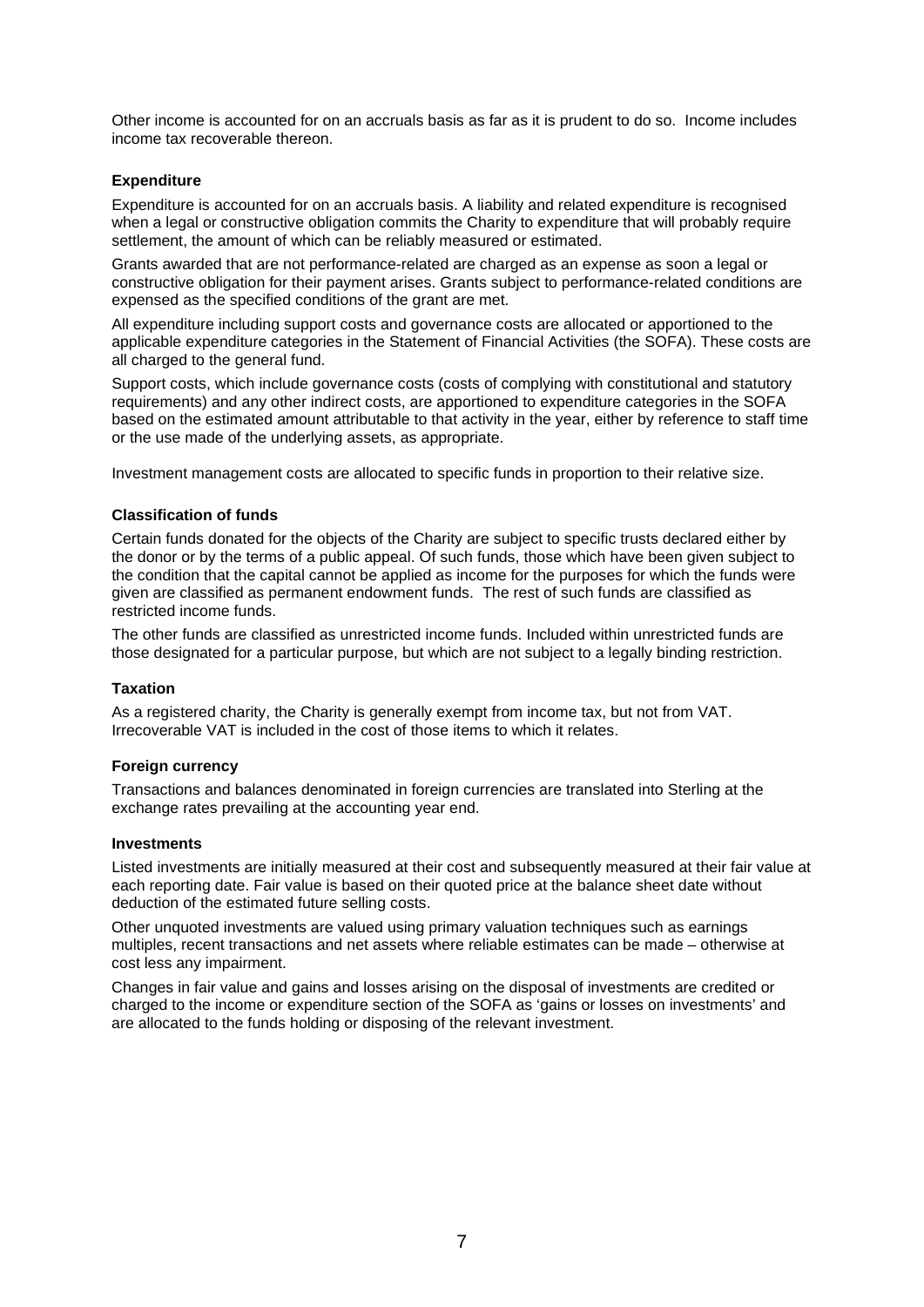#### **Other financial instruments**

#### • **Cash and cash equivalents**

Cash and cash equivalents include cash at banks and in hand and short term deposits with a maturity date of three months or less.

# • **Debtors and creditors**

Debtors and creditors receivable or payable within one year of the reporting date are carried at their at transaction price. Debtors and creditors that are receivable or payable in more than one year and not subject to a market rate of interest are measured at the present value of the expected future receipts or payment discounted at a market rate of interest.

#### **Stocks**

Stocks are valued at the lower of cost and net realisable value, cost being the purchase price on a first in, first out basis.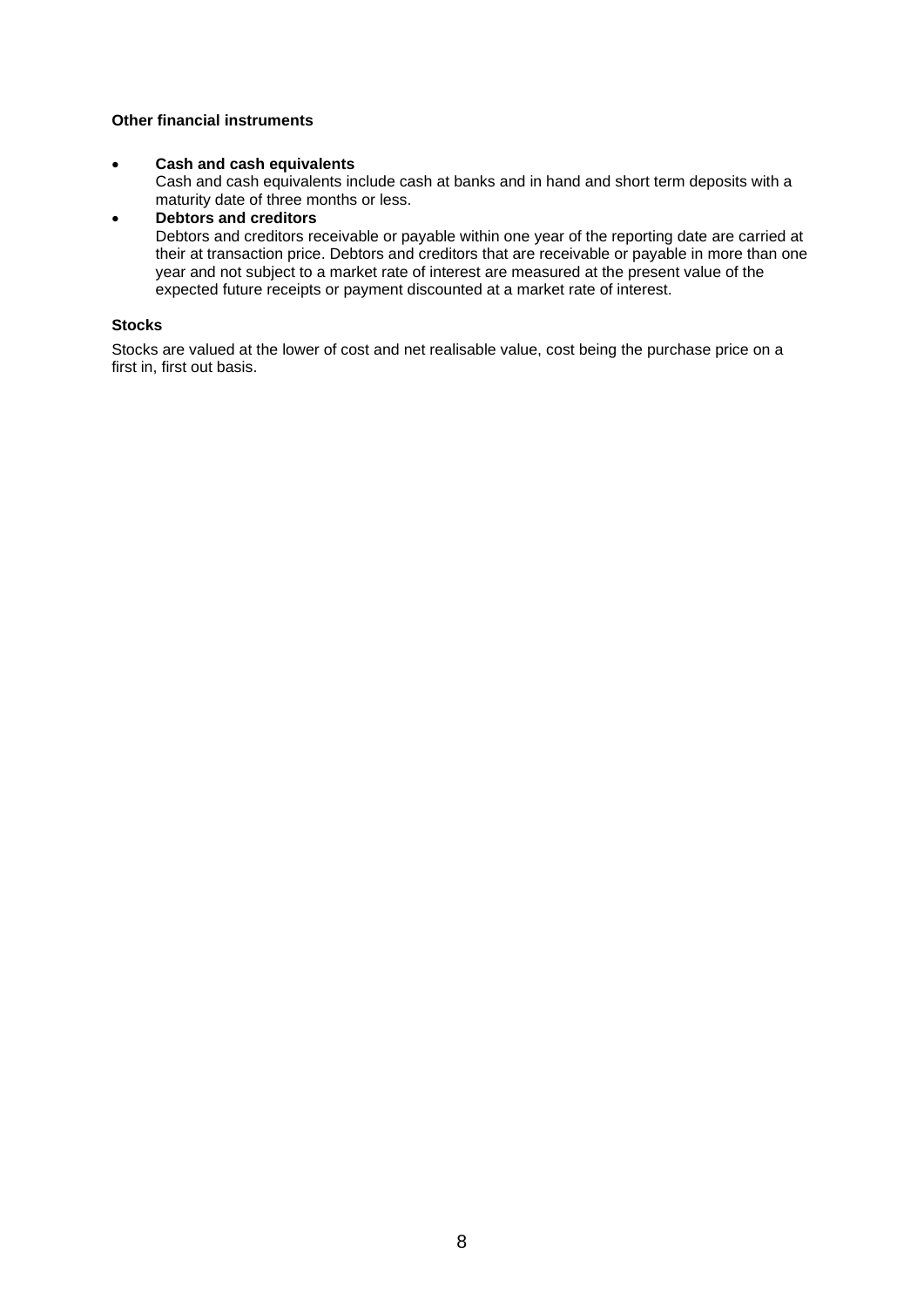# **STATEMENT OF FINANCIAL ACTIVITIES Year ended 31 July 2021**

|                                               | <b>Notes</b>   | Restricted<br>income<br>funds<br>£ | Unrestricted<br>income<br>funds<br>£ | <b>Total</b><br>2021<br>£ | Total<br>2020<br>£ |
|-----------------------------------------------|----------------|------------------------------------|--------------------------------------|---------------------------|--------------------|
| Income and endowments from:                   | 1              |                                    |                                      |                           |                    |
| <b>Donations and legacies</b><br>Other income | $\overline{2}$ | 25,000                             | 3,000<br>167                         | 28,000<br>167             | 45,030<br>224      |
| <b>Total income</b>                           |                | 25,000                             | 3,167                                | 28,167                    | 45,254             |
| <b>Expenditure on:</b>                        | 1              |                                    |                                      |                           |                    |
| <b>Charitable activities</b>                  | 3              | 25,000                             | 3,000                                | 28,000                    | 45,030             |
| <b>Total expenditure</b>                      |                | 25,000                             | 3,000                                | 28,000                    | 45,030             |
| Net Income/(Expenditure) before gains         |                | $\blacksquare$                     | 167                                  | 167                       | 224                |
| Net gains on investments                      |                |                                    |                                      |                           |                    |
| Net Income/(Expenditure)                      |                |                                    | 167                                  | 167                       | 224                |
| Fund balances brought forward                 |                |                                    | 15,224                               | 15,224                    | 15,000             |
| Funds carried forward at 31 July              |                |                                    | 15,391                               | 15,391                    | 15,224             |

The notes on pages 12 and 13 form part of these financial statements.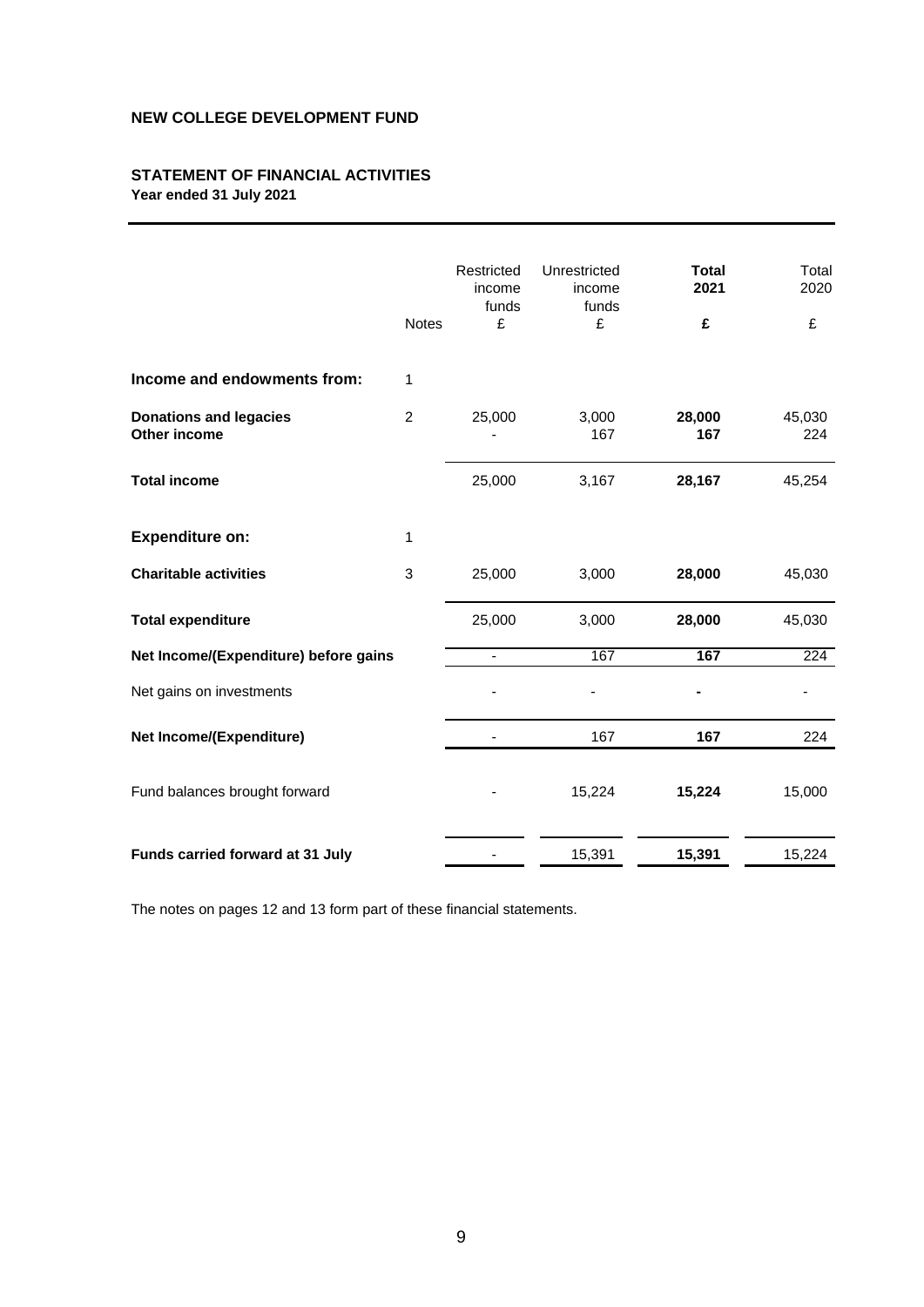# **BALANCE SHEET**

**As at 31 July 2021**

|                                                                                          |              | 2021             |        |                        | 2020   |  |
|------------------------------------------------------------------------------------------|--------------|------------------|--------|------------------------|--------|--|
|                                                                                          | <b>Notes</b> | £                | £      | £                      | £      |  |
| <b>Fixed assets</b><br>Investments                                                       | 5            |                  |        |                        |        |  |
| <b>Current assets</b><br>Due from New College<br>Deposit accounts<br>Cash at bank        |              | 33,001<br>10,000 |        | 206<br>5,018<br>10,000 |        |  |
| <b>Total current assets</b>                                                              |              | 43,001           |        | 15,224                 |        |  |
| Creditors: amounts falling due within one year<br>Due to New College<br>Accrued expenses |              | 27,610           |        |                        |        |  |
|                                                                                          |              | 27,610           |        | $\blacksquare$         |        |  |
| <b>Net current assets</b>                                                                |              |                  | 15,391 |                        | 15,224 |  |
| <b>Total net assets</b>                                                                  | 8            |                  | 15,391 |                        | 15,224 |  |
| Funds of the charity:                                                                    |              |                  |        |                        |        |  |
| <b>Endowment funds</b>                                                                   |              |                  |        |                        |        |  |
| <b>Restricted funds</b>                                                                  |              |                  |        |                        |        |  |
| <b>Unrestricted funds</b>                                                                |              |                  | 15,391 |                        | 15,224 |  |
| <b>Total Funds</b>                                                                       | 8            |                  | 15,391 |                        | 15,224 |  |

The notes on pages 12 and 13 form part of these financial statements.

*Approved by the Board of Trustees on 25 April 2022 and signed on its behalf by*

**Mark Curtis** Trustee of New College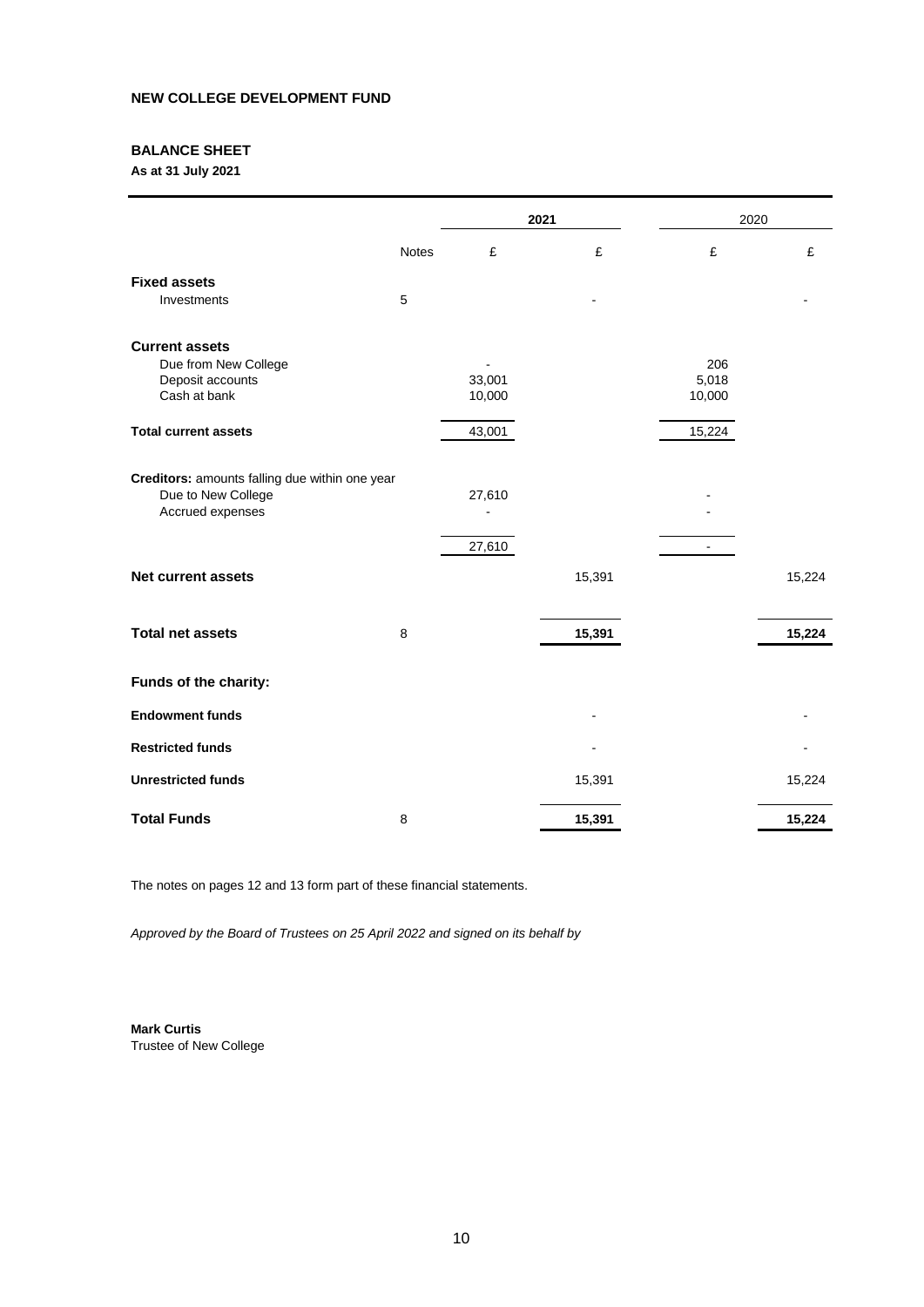#### **STATEMENT OF CASH FLOWS Year ended 31 July 2021**

|                                                                    |              | 2021   | 2020      |
|--------------------------------------------------------------------|--------------|--------|-----------|
|                                                                    | <b>Notes</b> | £      | £         |
| Net cash used in operating activities                              | 10           | 27,983 | (45, 502) |
| Net cash provided by investing activities                          |              |        |           |
| Cash flows from financing activities<br>Receipt of endowments      |              |        | 45,030    |
| Net cash provided by financing activities                          |              |        | 45,030    |
| Change in cash and cash equivalents in the reporting period        |              | 27,983 | (472)     |
| Cash and cash equivalents at the beginning of the reporting period |              | 15,018 | 15,490    |
| Cash and cash equivalents at the end of the reporting period       | 11           | 43,001 | 15,018    |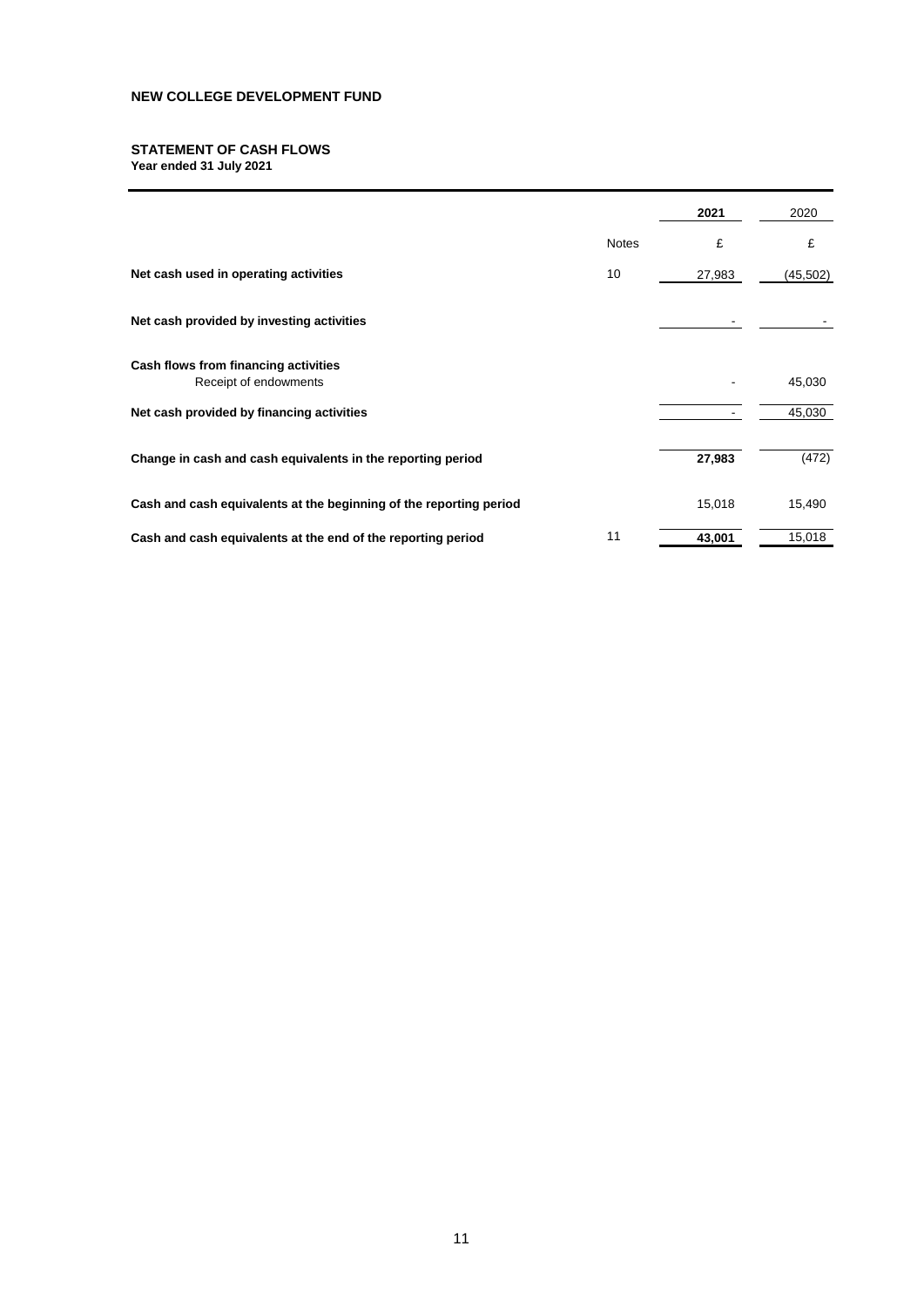#### **NOTES TO THE FINANCIAL STATEMENTS**

**Year ended 31 July 2021**

|   |                                                                                                                                                                                                                                                                                                                                                         |            | 2021<br>£       | 2020<br>£        |
|---|---------------------------------------------------------------------------------------------------------------------------------------------------------------------------------------------------------------------------------------------------------------------------------------------------------------------------------------------------------|------------|-----------------|------------------|
| 1 | <b>Transfer to New College</b><br>During the year the Charity received no income and incurred no costs for its own purposes. The Charity was<br>the beneficiary of three legacies during the year, and which were received for the purpose of supporting New<br>College; these were donated by the Charity to New College during the year (see note 3). |            |                 |                  |
| 2 | <b>Donations &amp; Legacies</b><br>Endowed funds<br><b>Restricted funds</b><br>Unrestricted funds                                                                                                                                                                                                                                                       | see note 1 | 25,000<br>3,000 | 45,030           |
|   |                                                                                                                                                                                                                                                                                                                                                         |            | 28,000          | 45,030           |
| 3 | Analysis of expenditure                                                                                                                                                                                                                                                                                                                                 |            |                 |                  |
|   | <b>Charitable expenditure</b><br>Direct costs allocated to:<br>Donations to support activities of New College:                                                                                                                                                                                                                                          | see note 1 |                 |                  |
|   | Fellowships<br>Major building projects<br>Student support                                                                                                                                                                                                                                                                                               |            | 25,000          | 30,030<br>15,000 |
|   | Other                                                                                                                                                                                                                                                                                                                                                   |            | 3,000           |                  |
|   |                                                                                                                                                                                                                                                                                                                                                         |            | 28,000          | 45,030           |
|   | Total charitable expenditure                                                                                                                                                                                                                                                                                                                            |            | 28,000          | 45,030           |

There were no endowed funds expended in the year (2020: £45,030).

#### 4 **Payments to Trustees**

No Trustee was in receipt of payment for services rendered to the Charity during the financial year, nor were any expenses reimbursed.

#### 5 **Fixed assets investments**

Following the transfer of its assets and liabilities to New College in 2017, the Charity holds no invesment assets.

#### 6 **Connected charity**

New College, University of Oxford, is a "connected charity" having common objects and a shared administrative base. During the year, the Charity donated £28,000 to New College, being legacies received to support the College.

Other than for legacies naming the Charity explicitly, donations received for the College's purposes are deemed to be the College's income, and are passed on to the College at regular intervals. These are therefore not accounted as the Charity's income, and are held as a current liability until passed to the College.